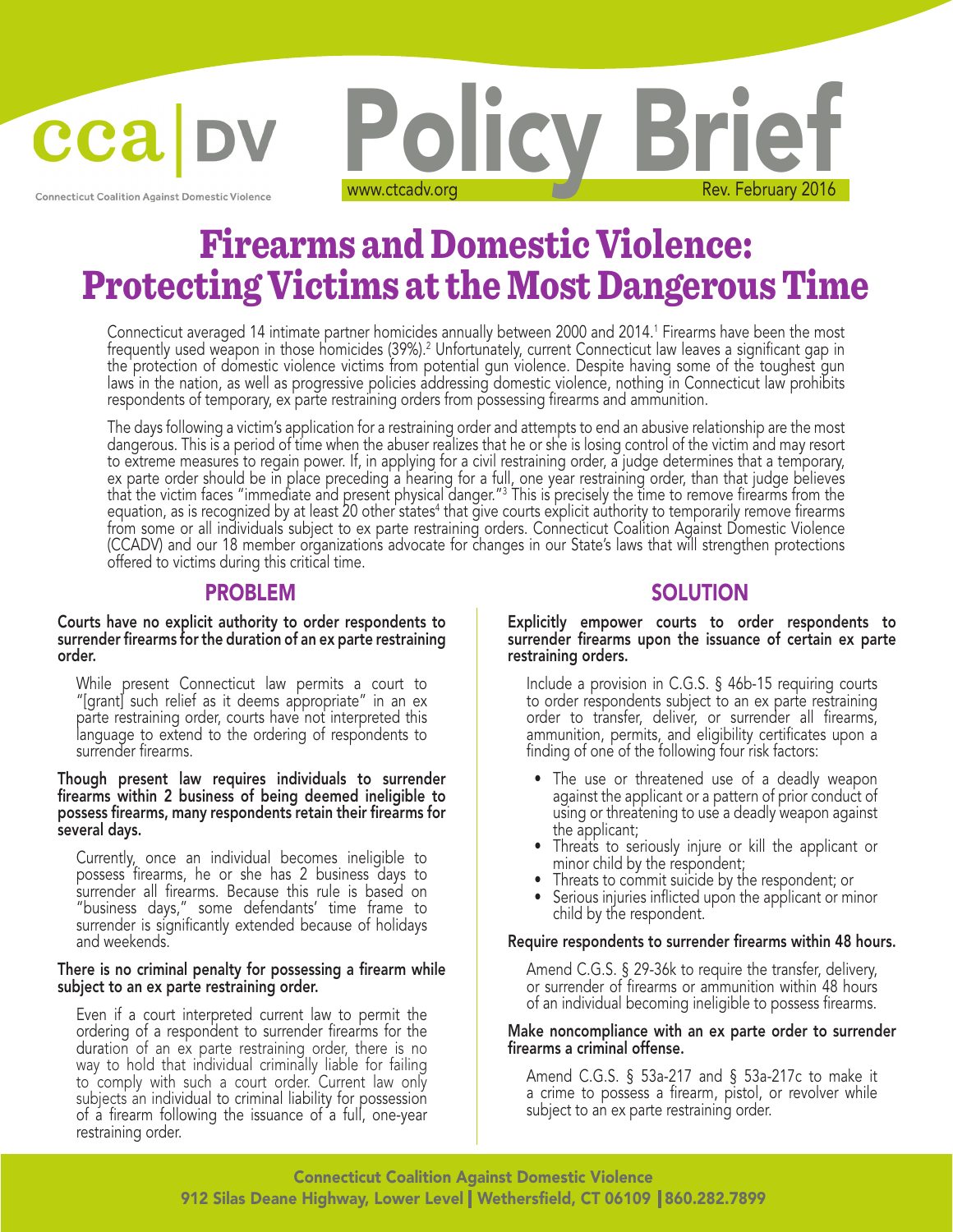### WHAT IS AN EX PARTE RESTRAINING ORDER?

An ex parte restraining order can be issued by the court upon an application for a civil restraining order in which the victim alleges an "immediate and present physical danger."5 Such order may be issued by the court "granting such relief as it deems appropriate."6 orders a hearing to be held within 14 days. The respondent is not present when the court initially grants an ex parte order.

An ex parte restraining order provides temporary relief to a victim, and may include an order for the defendant to stay away from the victim or to vacate the family home. The purpose of this temporary relief is to protect the victim during the two week period between the application for the restraining order and the court hearing. Enforceability of the order is dependent upon notice being provided to the respondent, which is currently done through the service of the order by a state marshal.

### Restraining Orders in Connecticut

|                                                       | Applications | Ex Parte<br>(2 week order) | <b>Full Order</b><br>$(1$ year) |
|-------------------------------------------------------|--------------|----------------------------|---------------------------------|
| 2015                                                  | 8,370        | 4,417                      | 2,788                           |
| 2014                                                  | 8,669        | 4,409                      | 2,445                           |
| 2013                                                  | 8,906        | 5,026                      | 2,636                           |
| 2012                                                  | 8,937        | 5,328                      | 3,234                           |
| 2011                                                  | 8,862        | 4,975                      | 3,024                           |
| 2010                                                  | 9,112        | 5,094                      | 2,809                           |
| $\cap$ $\top$ $\cdot$ $\cdot$ $\cdot$ $\Gamma$ $\cap$ |              |                            |                                 |

*Source: CT Judicial Branch*

### CURRENT CONNECTICUT LAWS RELATED TO GUNS & DOMESTIC VIOLENCE

Regardless of whether or not the court issues an ex parte order, a hearing on the restraining order application must be held within 14 days to determine if a full civil restraining order will be granted for a one-year period. Either the ex parte order, when applicable, or a notice of hearing must be served on the respondent by a state marshal. The respondent may or may not choose to be present at the hearing. If at the hearing the court issues a full, one-year restraining order, then Connecticut's existing firearm prohibitions take effect.

Connecticut General Statutes § 53a-217 and § 53a-217c prohibit an individual from possessing firearms, including pistols and revolvers, and ammunition if he or she is knowingly the subject of civil restraining order or criminal protective order in a case involving the use or threatened use of physical force against another person. Violation results in a Class C felony.

Because the language in these statutes includes "after notice and the opportunity to be heard," law enforcement is currently unable to remove weapons during temporary, ex parte restraining orders since hearings are not held prior to issuance of such orders.

### WHY WE SHOULD REMOVE FIREARMS DURING AN EX PARTE ORDER

Domestic violence is a pattern coercive, controlling behavior that can be comprised of several forms of abuse including physical, emotional, psychological, verbal, sexual, technological, and financial. Abusive behavior, including physical violence and control tactics, can escalate over time, often leaving victims feeling scared, confused, dependent and insecure about their ability to survive on their own. The majority of intimate partner homicides are preceded by years of abuse with situations involving the abuse of a woman preceding approximately 70% of intimate partner homicides.7

Research conducted by Dr. Jacquelyn C. Campbell at Johns Hopkins University demonstrates that the most dangerous time for a victim of domestic violence is when she or he begins to take steps to end the relationship.<sup>8</sup> Because domestic violence is about power and control, this can be a particularly difficult time for the offender who will begin to realize that he or she is losing control over the victim. This may result in the offender taking more extreme actions to regain control over the victim.

# **The most dangerous time for a victim of domestic violence is { when she or he leaves. {**

Connecticut averaged 14 intimate partner homicides annually between 2000 and 2014. Firearms were the most commonly used weapon in those homicides (39% of homicides).<sup>9</sup> The murder of Lori Jackson on May 7, 2014 in Oxford sadly underscores the gap in existing policies. A judge had issued an ex parte restraining order against Lori's estranged husband. The hearing on the full, one year order was scheduled for May 8, 2014, the day after her estranged husband shot Lori, killing her and injuring her mother while her two young children were in the home. While Lori's estranged husband actively avoided service of the order, even if he had been served, nothing in current state or federal law would have prohibited him from possessing the gun he ultimately used to kill her.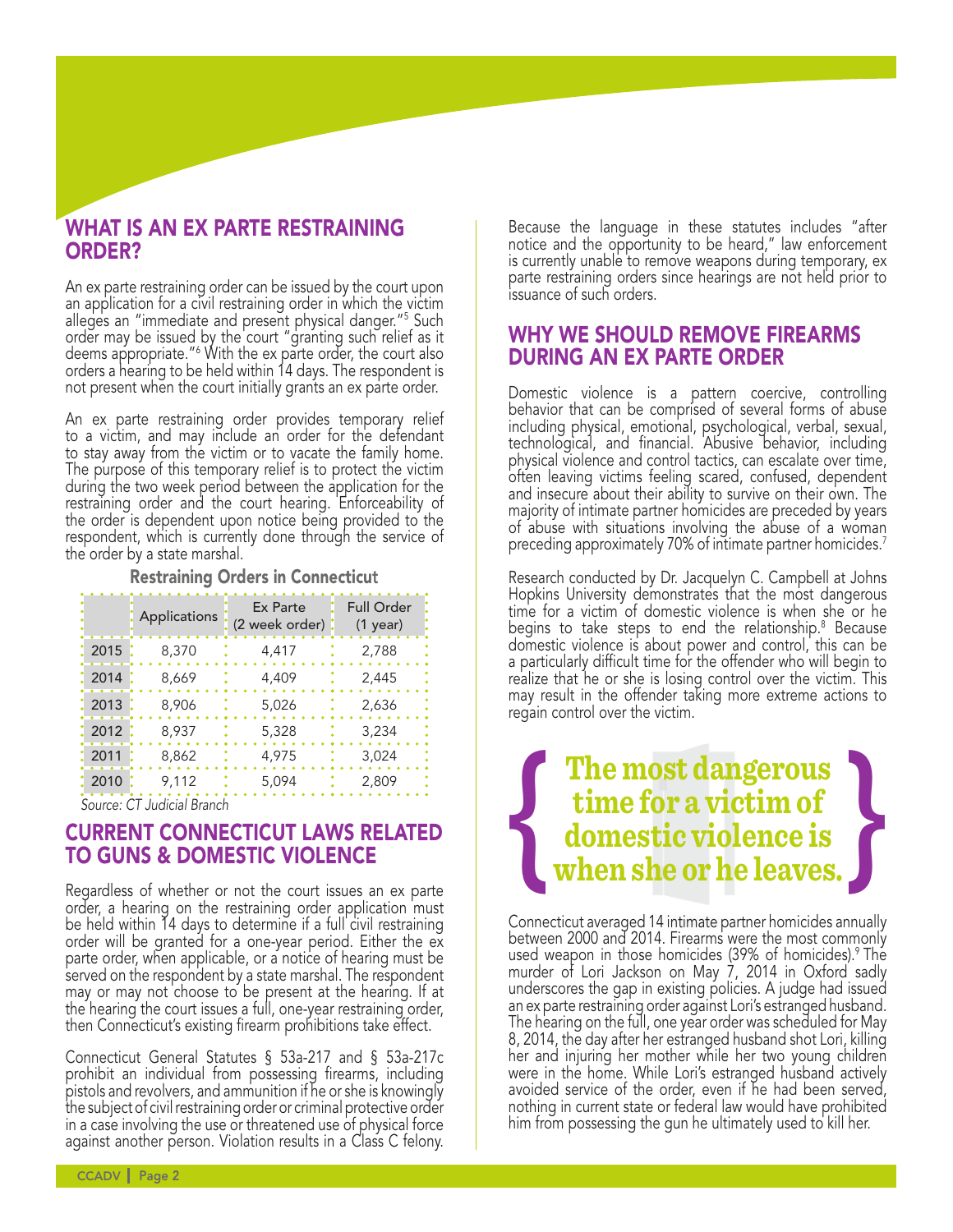This gap in protection only heightens a victim's risk of being seriously injured or killed as she or he attempts to leave an abusive relationship. Studies have shown that domestic assaults that involve firearms are 12 times more likely to result in death than those involving other weapons or bodily force.<sup>10</sup> And women in an abusive relationship are 5 times more likely to be killed if their abuser has access to a firearm.<sup>11</sup> Meanwhile, state laws prohibiting firearm possession by persons subject to restraining orders reduced rates of intimate partner homicide of women by 12-13%, decreasing overall intimate partner homicides by 10%.12

While C.G.S. § 46b-15 allows courts that issue ex parte orders to grant "such relief as it deems appropriate," courts have not traditionally interpreted this language to extend to ordering respondents to surrender firearms. Connecticut's restraining order application (JD-FM-137) asks the applicant three optional questions regarding whether or not the respondent holds a permit to carry a pistol or revolver, possesses one or more firearms or possesses ammunition. This clearly demonstrates an acknowledgement of the role that firearms play in abusive relationships and yet at a time when those victims arguably in the most immediate danger seek protection from the court via an ex parte restraining order, their answers to those questions do not result in any action for two weeks. Explicit language allowing for the surrender of firearms at the time an ex parte order is issued, coupled with criminal liability of firearms are not surrendered, will ensure that every victim has an equal opportunity to be protected.

### THE SECOND AMENDMENT AND DUE PROCESS

CCADV understands and appreciates that there are concerns regarding how this proposal, if implemented, would affect individuals' rights to possess firearms. First, it is important to note that the United States Supreme Court, in challenges related to the Second Amendment of the Constitution, has stated that the core protection offered is the "right of lawabiding, responsible citizens" to possess firearms, and that this right is "not unlimited" and should not be understood to confer the "right to keep and carry any weapon whatsoever in any manner whatsoever and for whatever purpose."<sup>13</sup> As noted earlier, at least 20 other states have successfully implemented and upheld strong laws prohibiting possession of firearms during ex parte orders based on the state's interest to protect victims of domestic violence.

Our proposal to remove firearms during temporary, ex parte restraining orders would only impact an individual's right to possess firearms for a period not to exceed two weeks, as an ex parte restraining order is only in effect from the time a respondent is served until a hearing is held, which by statute

## Keeping Victims Safe...

39%

5x

12x

12-

13%

### FIREARMS ARE THE MOST firearms are the most COMMONLY USED WEAPON commonly used weapon

in Connecticut to commit intimate in Connecticut to commit intimate partner homicides. Guns were used in partner homicides. Guns were used in 39% of the 215 intimate partner homicides that occured between 2000 to 2012. that occured between 2000 to 2014.

A woman in an abusive relationship is A woman in an abusive relationship is

### 5x MORE LIKELY 5x more likely **TO BE KILLED**

if her abuser has access to a firearm. if her abuser has access to a firearm.

Domestic assaults that involve firearms are Domestic assaults that involve firearms are

### 12x MORE LIKELY 12x more likely TO RESULT IN DEATH to result in death

than those involving other weapons than those involving other weapons or bodily force. or bodily force.

States with laws prohibiting firearm possession States with laws prohibiting firearms possession by persons subject to restraining orders saw by persons subject to restraining orders saws

### 12-13% REDUCTIONS IN 12-13% reductions in **INTIMATE PARTNER** HOMICIDE OF WOMEN. homicide of women.

must occur within 14 days. Second, these provisions will only apply to cases in which certain risk factors are present, such as the use or threatened use of a deadly weapon, or threats of serious injury or death. Third, this proposal is akin to existing Connecticut law that gives prosecutors and police officers the ability to apply for a warrant to seize firearms from a person who poses a risk of imminent personal injury to himself or others. If the warrant is issued, a hearing is held within two weeks to determine if the seized weapons should be returned.<sup>14</sup> Finally, while CCADV recognizes the should be returned.<sup>14</sup> Finally, while CCADV recognizes the<br>importance of individuals' rights to possess firearms, we contend that the lives and safety of victims, their children and their family members, including the government's interest to protect them and the larger community, is of paramount importance.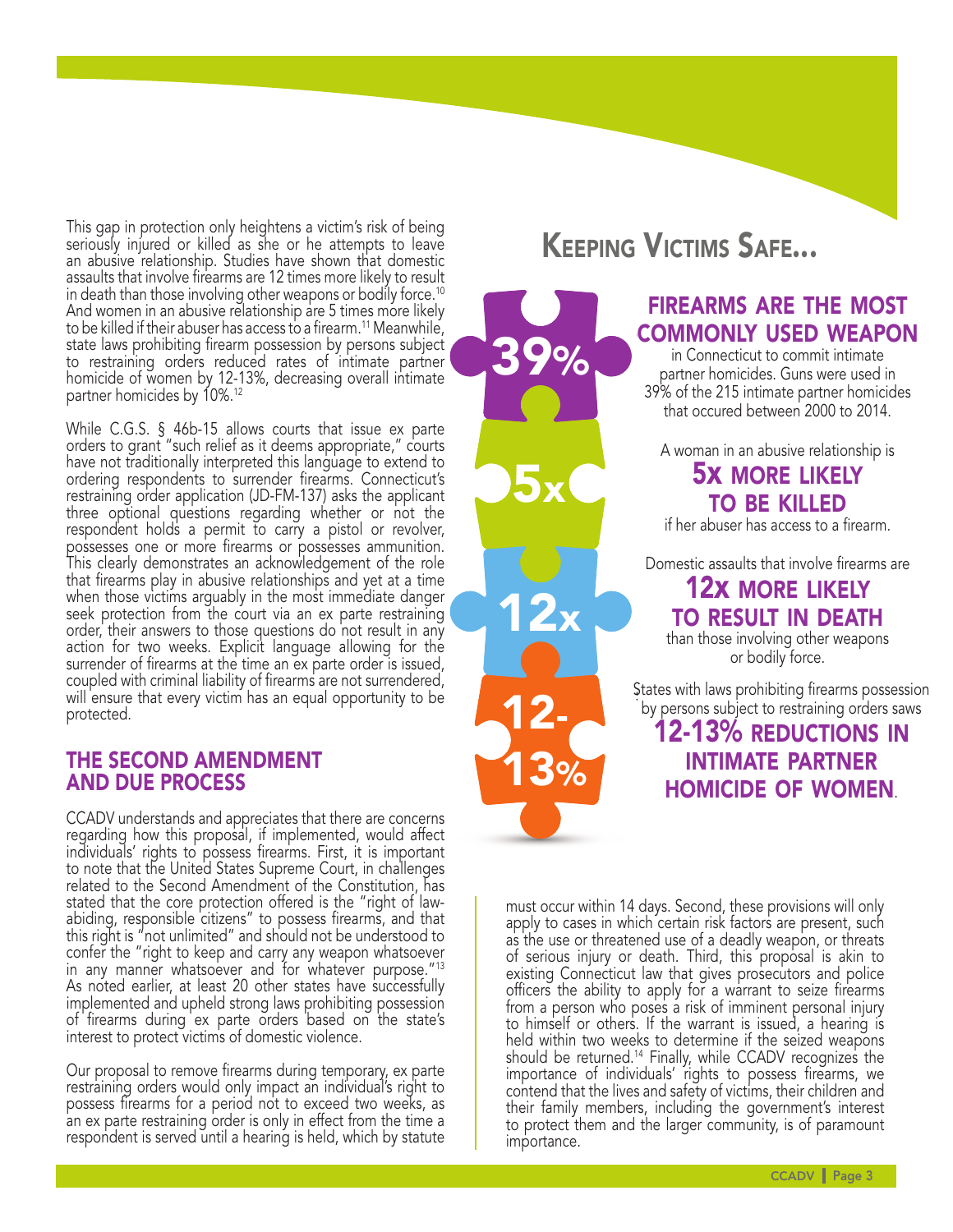### DECREASING THE TIMEFRAME FOR SURRENDER

An important policy related to removing firearms during an ex parte order is the timeliness of firearm surrender. Current Connecticut law requires surrender or transfer of firearms for individuals subject to a civil restraining order or criminal protective order within 2 business days.<sup>15</sup> These individuals can only transfer their firearms to a federally licensed firearm dealer pursuant to the sale of said firearms, or surrender the firearms to the Commissioner of Emergency Services and Public Protection. Because this rule is based on "business days," some timeframes to surrender are significantly extended because of holidays and weekends. For example, an order issued on a Thursday means that the individual ineligible to possess a firearm can legally keep that firearm until Monday, four days later. And if it is a holiday weekend and state offices are closed on Monday, they get to keep their gun for five days. We propose that the firearm transfer/ surrender time be decreased to 48 hours.

A 2006 survey of domestic violence offenders attending offender intervention programs in Massachusetts revealed that offenders who continued to possess firearms after becoming ineligible to do so by federal law were more likely to attempt to or threaten to kill their partners with guns than those who had relinquished their firearms.16 In Connecticut in 2012, 33% of family violence arrests and 55% of intimate partner homicides occurred on either Saturday or Sunday.<sup>17,18</sup> Of the intimate partner homicides that occurred on the weekend, firearms were used 50% of the time.<sup>19</sup> The correlation between firearms, the threat of serious injury or death of a victim of domestic violence, and the weekend is clear.

As noted earlier, the time immediately following a victim's attempt to end an abusive relationship, including seeking a restraining order, is the most dangerous. If, under this proposal, the court believes that the victim faces an immediate and present physical danger and grants an ex parte order, it is critical that firearms be surrendered as soon as possible. There is no value to waiting, only an increase in the likelihood of serious injury or death. Recognizing the deadly connection between firearms and domestic violence, it is essential to develop practical procedures to quickly and efficiently remove weapons from these situations. These policies must recognize the needs of law enforcement who are often in the position of accepting and storing surrendered firearms, but we believe that the shared goal of protecting lives will lead to effective policy.

### **CONCLUSION**

It is incumbent upon us, as a state, to close gaps in safety through policy and practice when we know those gaps exist. We know that the most dangerous time for a victim of domestic violence is when she or he takes step to end the relationship. We know that obtaining a restraining order can be the first step in that process. We know that courts order temporary, ex parte restraining orders for a two week period only when the victim faces "immediate and present physical danger." And we know that the presence of firearms in an abusive relationship significantly increases the likelihood that the victim will die. It is critical that we ensure Connecticut's laws be amended to close this gap in safety for victims of domestic violence.

Connecticut has made significant advancements in our laws and policies that protect victims of domestic violence and hold offenders accountable. Extending firearm and ammunition prohibitions to temporary, two week orders will only further enhance the strong protections that the state has put in place for victims. As noted earlier, state laws prohibiting firearm possession by persons subject to restraining orders reduced rates of intimate partner homicide of women by 12-13%, decreasing overall intimate partner homicides by 10%. Victims facing "immediate and present physical danger" need and should have immediate protection from firearms. Waiting can and has resulted in tragedy. Governor Dannel P. Malloy explained removal for a limited, two week period prior to a hearing best, noting that firearms are "relatively easy to return; unfiring a shot is a lot harder."25

> Firearms are "relatively Firearms are . Unfiring a<br>easy to return; unfiring a<br>shot is a lot harder.

> > Governor Dannel P. Malloy September 10, 2014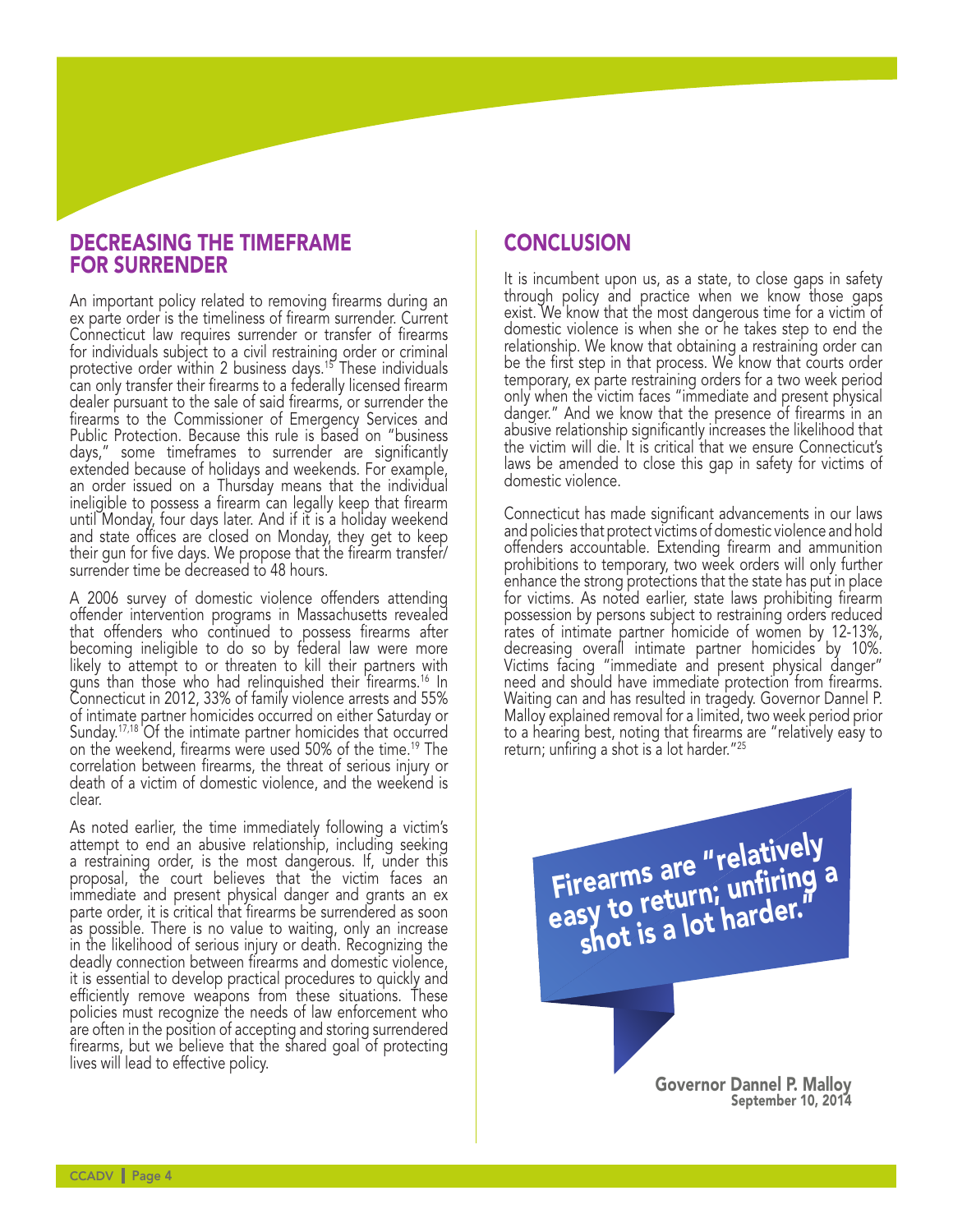# WHAT ARE OTHER STATES DOING?

At least 20 states<sup>20</sup> give courts explicit authority to temporarily remove firearms from some or all individuals subject to<br>ex parte restraining orders. However, it is important to note that not all of these states includ under their criminal possession statutes, resulting in inconsistent practices across those states. Below are examples of laws in nearby states.

### Massachusetts<sup>21</sup>

A court must order the immediate suspension and surrender of a respondent's license to carry and order respondent to surrender all firearms and ammunition if applicant demonstrates a substantial likelihood of immediate danger. Law enforcement shall immediately take possession of all firearms, ammunition, and firearm licenses upon service of the order.

**Maine**<sup>22</sup><br>A court may order a respondent not to possess firearms for the duration of the ex parte restraining order if the applicant alleges the abuse involved a firearm or other dangerous weapon or that there is a heightened risk to the applicant or minor child. If so ordered, a respondent must surrender firearms within 24 hours of being served with the ex parte restraining order.

New Jersey<sup>23</sup><br>A court may forbid a respondent from possessing any firearm and may order a search and seizure of any such weapon, any firearms purchaser identification card, or permit to purchase a handgun.

New Hampshire<sup>24</sup><br>A court may order a respondent to relinquish all firearms and ammunition in the respondents' possession, control, or ownership upon the applicant showing she is in immediate and present danger of abuse.

At least **20** states recognize the gap in safety when respondents of temporary restraining orders are allowed to keep their guns.